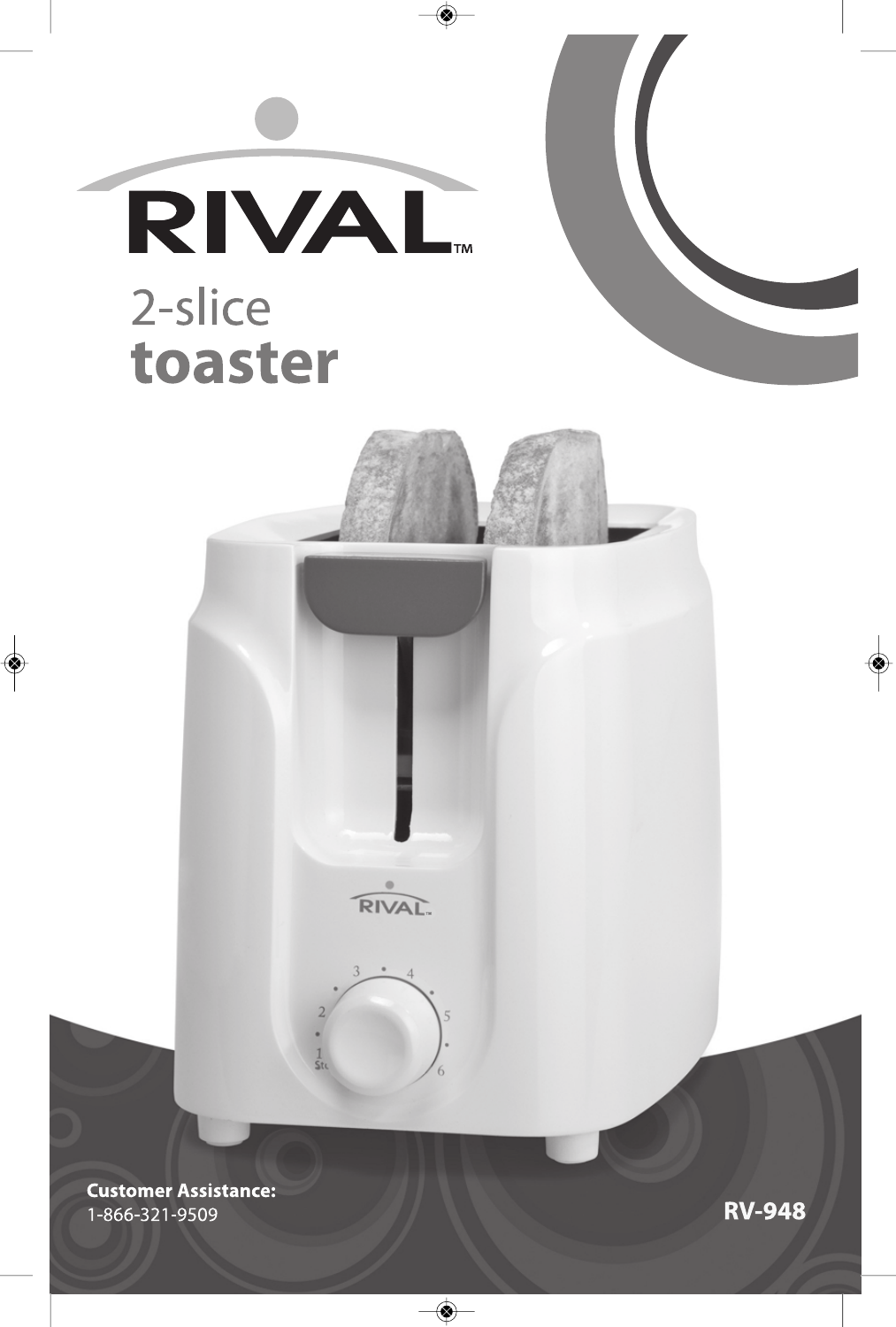# **IMPORTANT SAFEGUARDS**

#### **When using electrical appliances, basic safety precautions should always be followed including the following:**

#### 1. **READ ALL INSTRUCTIONS.**

- 2. Do not touch hot surfaces. Use handles or knobs.
- 3. To protect against electrical shock do not immerse cord, plugs, or appliance in water or other liquid.
- 4. This appliance is not intended for use by persons (including children) with reduced physical, sensory or mental capabilities, or lack of experience and knowledge, unless they have been given supervision or instruction concerning use of the appliance by a person responsible for their safety.
- 5. Close supervision is necessary when any appliance is used by or near children.
- 6. Unplug from outlet when not in use and before cleaning. Allow to cool before putting on or taking off parts.
- 7. Do not operate any appliance with a damaged cord or plug or after the appliance malfunctions, or has been damaged in any manner. Return appliance to the nearest Wal\*Mart store for examination, repair or adjustment.
- 8. The use of accessory attachments not recommended by the appliance manufacturer may cause injuries.
- 9. Do not use outdoors.
- 10. Do not let cord hang over edge of table or counter, or touch hot surfaces.
- 11. Do not place on or near a hot gas or electric burner, or in a heated oven.
- 12. To disconnect, turn the adjustable browning knob to STOP, then remove plug from wall outlet.
- 13. Do not use appliance for other than intended use.
- 14. Oversize foods, metal foil packages, or utensils must not be inserted in a Toaster as they may involve a risk of fire or electric shock.
- 15. A fire may occur if Toasters are covered or touching flammable material, including curtains, draperies, walls, and the like, when in operation.
- 16. Extreme caution must be used when moving an appliance containing hot oil or other hot liquids.

**WARNING: ELECTRICAL SHOCK HAZARD. Never attempt to dislodge food inside the Toaster while the Toaster is plugged in. Doing so could cause an electrical shock hazard or a risk of fire.**

# **FOR HOUSEHOLD USE ONLY SAVE THESE INSTRUCTIONS**

◈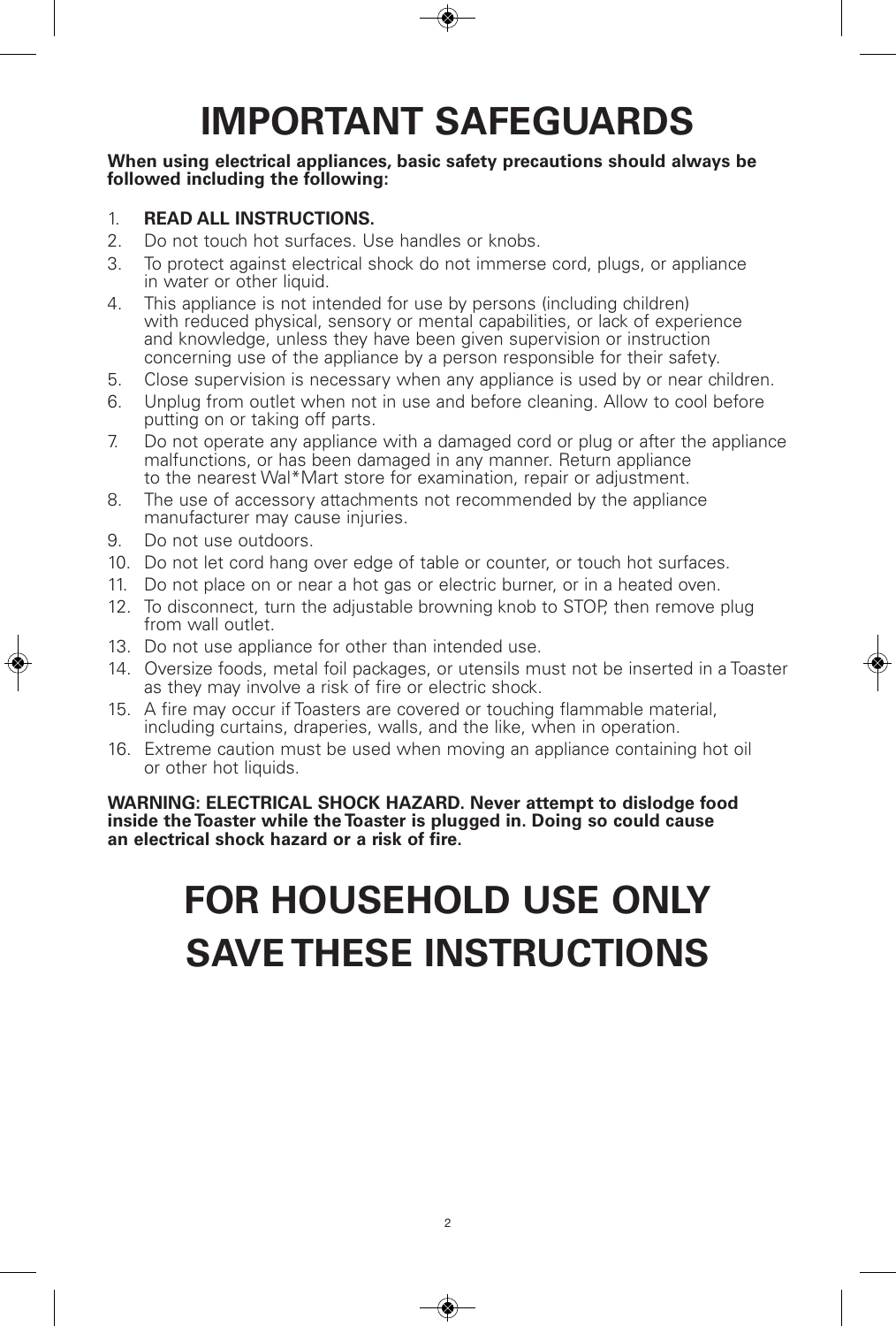# **ADDITIONAL IMPORTANT SAFEGUARDS**

# **CAUTION HOT SURFACES:This appliance generates heat and escaping steam** during use. Proper precautions must be taken to prevent the risk of burns, fires,<br>or other injury to persons or damage to property.

- 1. A person who has not read and understood all operating, toasting, and safety instructions is not qualified to operate this appliance. All users of this appliance must read and understand this Instruction Manual before operating or cleaning this appliance.
- 2. If this appliance falls or accidentally becomes immersed in water, unplug it from the wall outlet immediately. Do not reach into the water!
- 3. When using this appliance, provide adequate air space above and on all sides for air circulation. Do not operate this appliance while it is touching or near curtains, wall coverings, clothing, dishtowels or other flammable materials.
- 4. To reduce the risk of fire, do not leave this appliance unattended during use.
- 5. If this appliance begins to malfunction during use, immediately turn the browning selector knob to STOP and unplug the cord. Do not use or attempt to repair a malfunctioning appliance!
- 6. The cord to this appliance should only be plugged directly into a 120 V AC electrical wall outlet.
- 7. Do not use this appliance in an unstable position.
- 8. Use the Toaster on a hard, flat surface. Do not place it near a flame or heat or on a soft surface (such as carpet). Avoid placing it where it may tip over during use. Dropping the Toaster could cause it to malfunction.

**WARNING: ELECTRICAL SHOCK HAZARD. Never attempt to dislodge food inside the Toaster while the Toaster is plugged in. Doing so could cause an electrical shock hazard or a risk of fire.**

**CAUTION:This appliance is hot during operation and retains heat for some time after turning off. Always use oven mitts when handling hot materials and allow metal parts to cool before cleaning. Do not place anything on top of the Toaster while it is operating or while it is hot.**

#### **CAUTION**

DO NOT toast pastries with runny fillings or frosting.

- DO NOT toast torn slices of bread.
- DO NOT place buttered bread or wrapped food into the Toaster.
- DO NOT toast small-size breads, mini-baguettes, breadsticks, etc.

### **NOTES ON THE CORD**

The provided short power-supply cord (or detachable power-supply cord) should be used to reduce the risk resulting from becoming entangled in or tripping over a longer cord. Do not use an extension cord with this product. Always plug directly into a wall outlet/receptacle.

### **NOTES ON THE PLUG**

This appliance has a polarized plug (one blade is wider than the other). To reduce the risk of electric shock, this plug will fit in a polarized outlet only one way. If the plug does not fit fully into the outlet, reverse the plug. If it still does not fit, contact a qualified electrician. Do not modify the plug in any way.

◈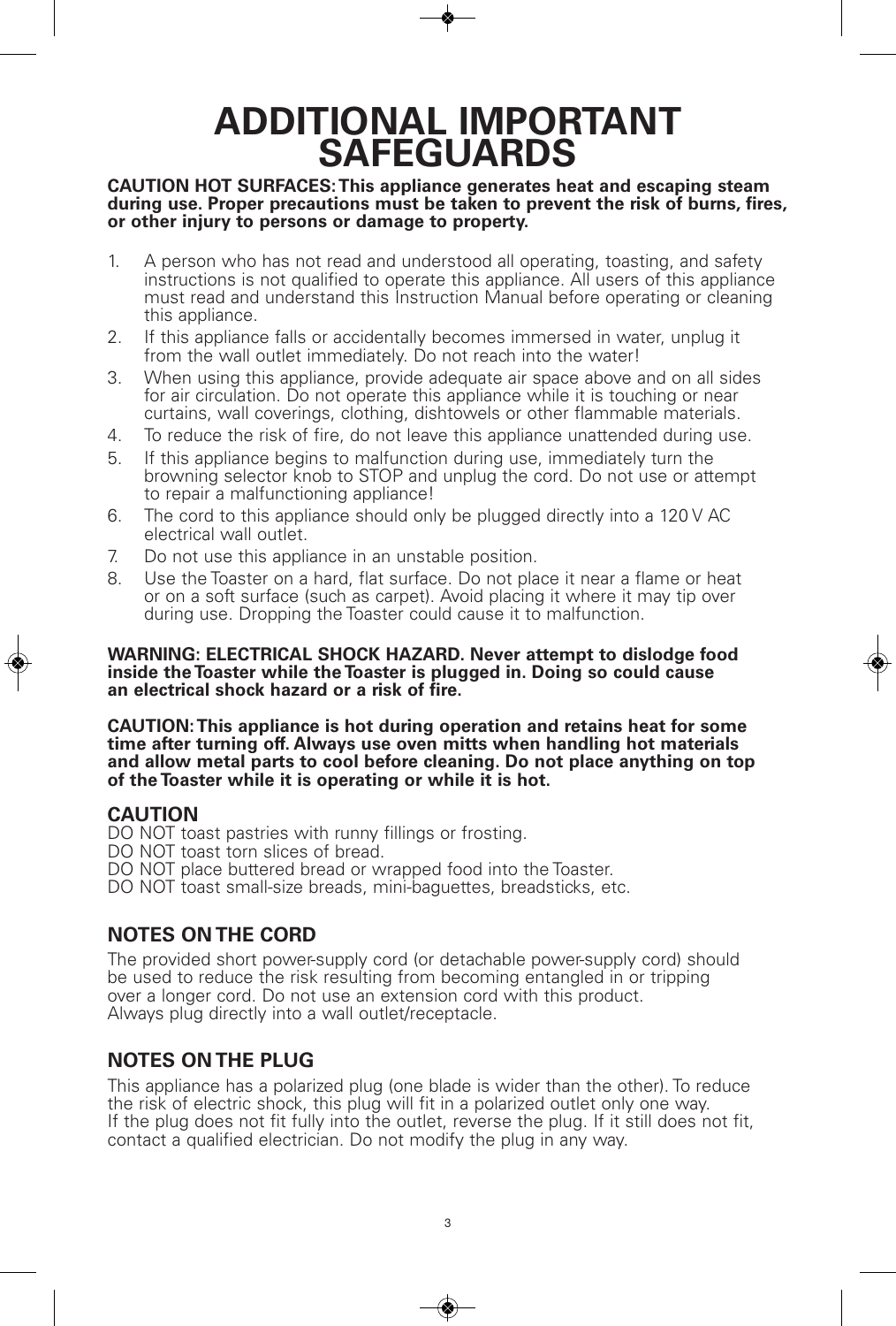## **ELECTRIC POWER**

If the electrical circuit is overloaded with other appliances, your appliance may not operate properly. It should be operated on a separate electrical circuit from other appliances.

#### **GETTING TO KNOWYOUR 2-SLICE TOASTER**

Product may vary slightly from illustrations.



# **BEFORE USING FORTHE FIRST TIME**

- 1. Remove all packaging materials including those that may be inside the toasting slots or toasting lever slot.
- 2. Wipe the exterior with a damp cloth. Dry thoroughly. Do not use abrasive cleaners.
- 3. Do not put the Toaster, cord or plug in water.
- 4. Make sure the crumb tray is locked in position on the bottom of the Toaster and the toasting lever is in the UP position.
- 5. Unwrap power cord from cord storage area on underside of Toaster and plug into a 120 V AC outlet.
- 6. Turn the adjustable browning knob to (1), the lightest setting.
- 7. Lower the toasting lever until it locks in place. Operate without bread once or twice to burn off any manufacturing residue. You may notice a slight amount of smoke; this is normal and will stop as the heating elements continue to heat.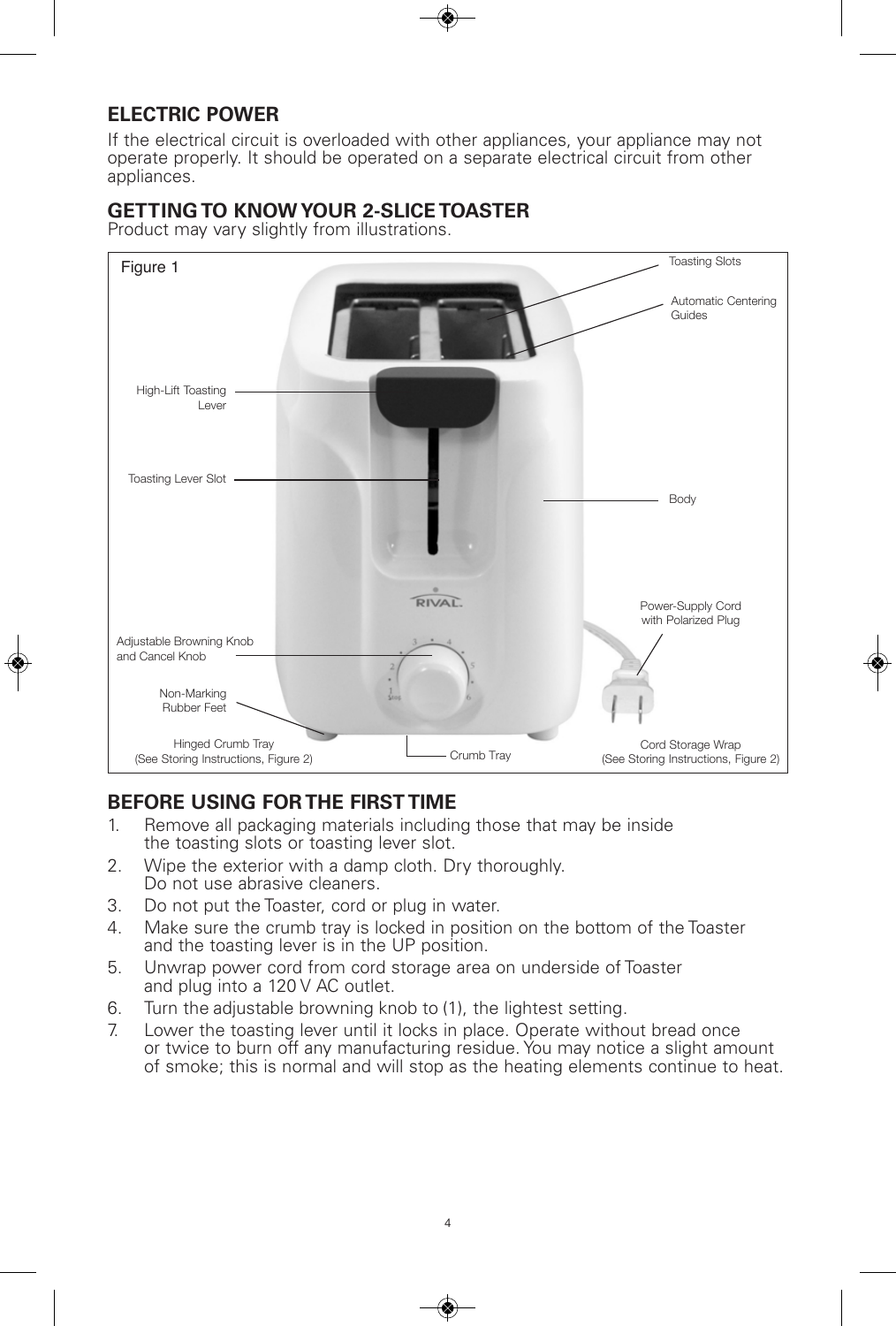### **AUTOMATIC CENTERING GUIDES**

Lowering the toasting lever closes the centering guides, and holds the bread or toaster food centrally in the toasting slots.

**NOTE:** The toasting lever will not lock down unless the Toaster is plugged into a 120 V AC electrical outlet.

### **TOASTING INSTRUCTIONS**

- 1. Make sure the crumb tray is locked in position on the bottom of the Toaster and the toasting lever is in the UP position.
- 2. Make sure no bread or other objects are inside the toasting slots. Place Toaster on a flat, level, heat resistant surface.
- 3. Plug the power cord into a 120V AC electrical outlet.
- 4. Position the adjustable browning knob to desired setting. To test toasting times for browning, it is best to use both toasting slots; position the adjustable browning knob between (3) and (4) medium; then adjust each subsequent toasting to your preference.
- 5. Remove all protective wrappings from food before placing into the toasting slot(s).

**IMPORTANT:** Avoid toasting torn bread slices or small pieces of toaster food that may get lodged in toasting slot(s).

6. Insert bread or toaster food into the toasting slot(s). Lower the toasting lever until locked into place. The automatic centering guides hold food upright for uniform side-to-side toasting. When the bread is lowered into position, toasting will begin.

**NOTE:** The toasting lever will not lock into position unless the Toaster is plugged into a 120 V AC electrical outlet.

**NOTE:** When toasting a single slice, the bread may be placed in any toasting slot. **NOTE:** To prevent a fire hazard, never place bread over the opening of the Toaster; always place bread into the slots.

**NOTE:** DO NOT change the adjustable browning knob selection during the toasting cycle. First turn the adjustable browning knob to STOP;<br>then turn the adjustable browning knob to adjust the browning level. Lower the toasting lever and toast until the desired toast color is achieved.

- 7. When the toast reaches the selected browning level, it will pop up automatically.
- 8. Use the high-lift lever to make it easier to remove smaller toasted items.
- 9. Remove bread from toasting slot(s). Use care when removing bread as the bread and the top of the Toaster will still be hot. **IMPORTANT:** Never use a fork or sharp-edged utensil to remove toast, because that may damage the heating element or cause injury.
- 10. To interrupt toasting, turn the adjustable browning knob to STOP.
- 11. Unplug cord from wall outlet when not in use.

### **STOP TOASTING**

- 1. When the toasting lever is lowered, toasting will begin.
- 2. To stop or interrupt any toasting cycle, turn the adjustable browning knob to STOP. The bread will automatically rise; the Toaster will turn OFF.
- 3. Unplug cord from wall outlet when not in use.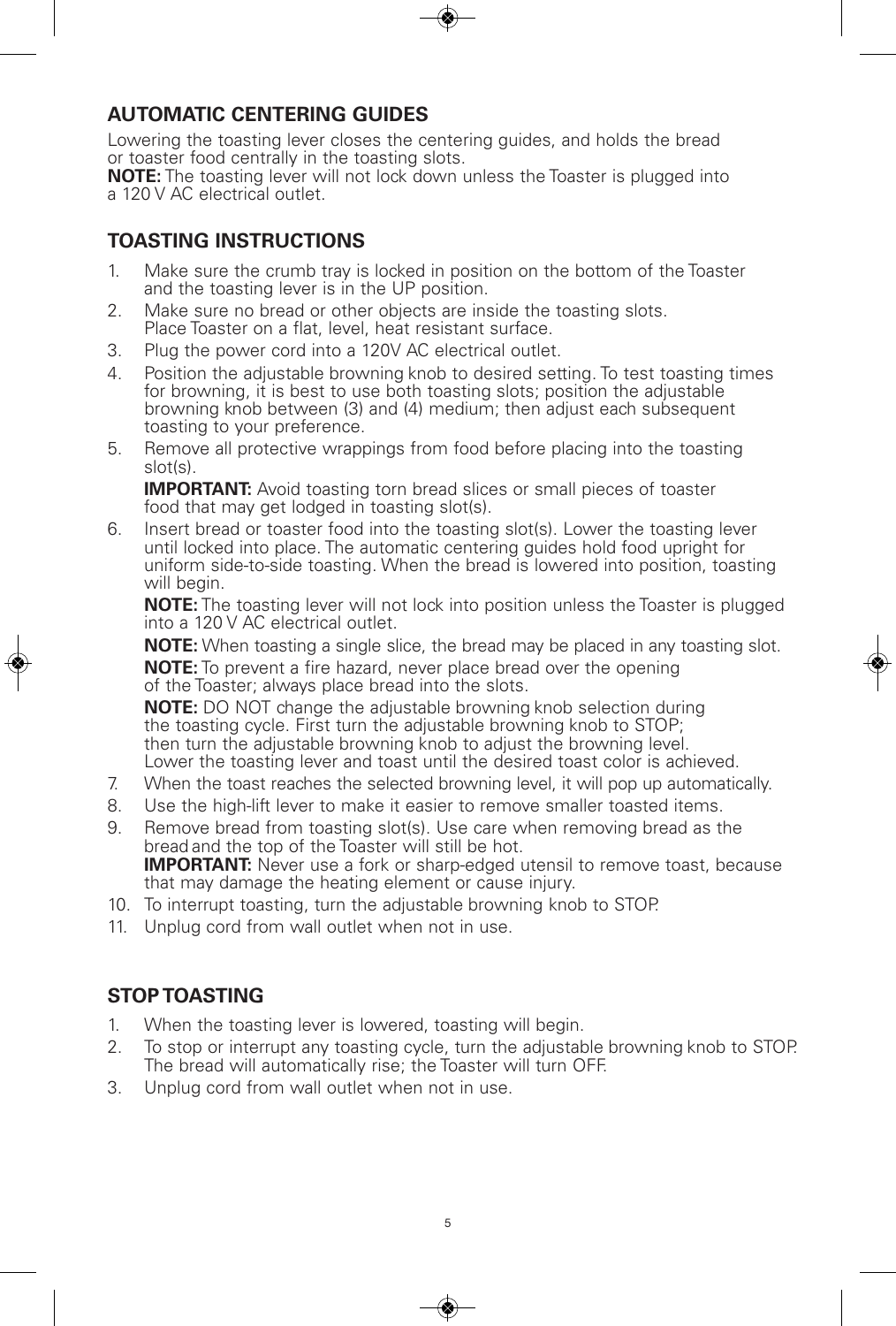### **CONVENIENCE FOOD TOASTING**

Many varieties of packaged convenience food available today, both frozen and non-frozen (shelf pastry). Since toaster foods and individual tastes vary, it is difficult to recommend exact adjustable browning knob settings. However, after a little experimentation you will discover the best setting for your needs. You may also wish to refer to the heating instructions on convenience food packaging.

#### **PASTRY**

For best results, follow the instructions printed on the pastry package. If the package does not have instructions, position the adjustable browning knob to medium, between (3) and (4). Some pastries may require a second toasting cycle. **NOTE:** Do not use this Toaster for toasting pastry items with runny-type frosting or open fillings.

#### **NON-FROZEN SHELF PASTRY**

Turn the adjustable browning knob to a lighter setting. For thicker convenience foods, it may be necessary to adjust the adjustable browning knob to a higher setting and a longer toasting cycle.

#### **REMOVING LODGED FOODS**

- 1. Use the high-lift lever to make it easier to remove smaller toasted items.
- 2. If, after toasting, a piece of bread or any other toaster food becomes lodged in any of the toasting slots, unplug the Toaster and allow it to cool.
- 3. Hold the toasting lever down.Turn theToaster upside down and shake the food loose. **IMPORTANT:** Never use a fork or sharp-edged utensil to remove toast, because that may damage the heating element or cause injury.

#### **IMPORTANT POINTS**

- Remove all protective wrappings from food before placing into the toasting slot(s).
- For best results, clean the crumb tray frequently.
- Different breads require different color settings. Turn the adjustable browning knob to STOP button at any time to check toast color.
- Do not block top opening. Do not place any object over the top opening.
- Do not toast buttered bread or buttered pita bread. Melted butter will cause fire.
- When toasting more than one slice of bread, use slices of similar size, thickness and freshness.
- Stale bread, thin bread or sweet bread products, such as tea cakes and fruit loaf, brown much more quickly than ordinary bread, so they should be toasted on the lighter settings.
- Never immerse Toaster, cord or plug in water or other liquid.
- Never use a fork or sharp-edged utensil to remove toast, because that may damage

the heating element or cause injury.

## **USER MAINTENANCE INSTRUCTIONS**

This appliance requires little maintenance. It contains no user-serviceable parts. Any servicing requiring disassembly other than cleaning must be performed by a qualified appliance repair technician.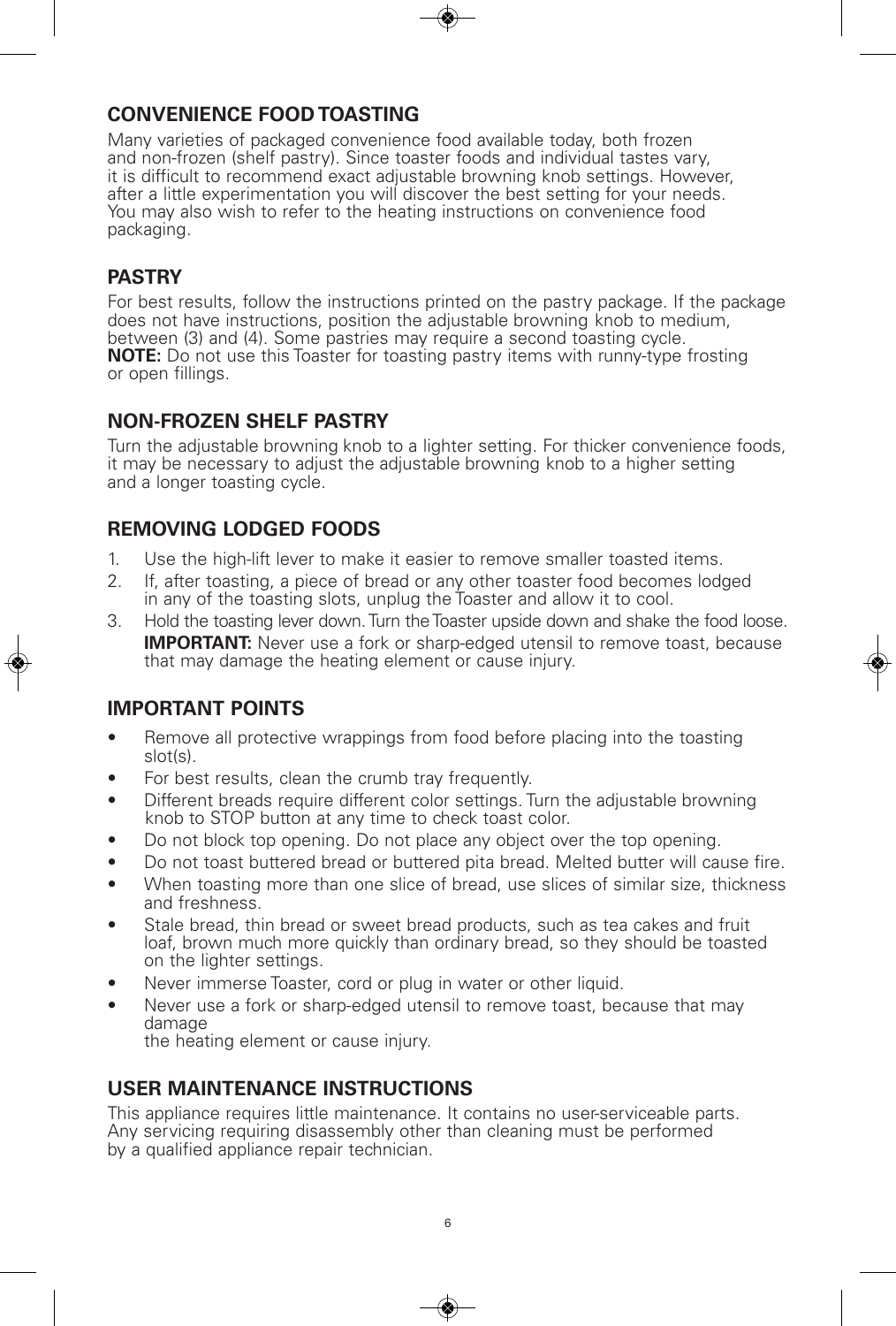#### **CARE & CLEANING INSTRUCTIONS**

**CAUTION:** Do not immerse Toaster, cord, or plug in water or any other liquid. **CAUTION:** Be sure the Toaster is unplugged before cleaning.

**CRUMBTRAY:** The hinged crumb tray is located on the bottom of the Toaster. (See Figure 2.) Working over a sink or garbage receptacle, pull the latch to unlock and release the tray outwards. Wipe the crumb tray with a clean, damp cloth. Push crumb tray back into position. Make sure it is locked securely into the bottom of the Toaster.

**EXTERIOR:** Wipe the Toaster exterior with a clean, damp cloth.

Do not use abrasive cleaners. Do not put cord, or plug in water or liquid.

### **STORING INSTRUCTIONS**

- 1. Unplug unit, allow to cool, and clean before storing.
- 2. Store Toaster in its box in a clean, dry place.
- 3. Never store Toaster while it is hot or still plugged in.
- 4. Never wrap cord tightly around the appliance, wrap the cord around the cord clips located on the bottom of the Toaster. (See Figure 2.)
- 5. Do not put any stress on the cord where it enters the unit, as it could cause the cord to fray and break.

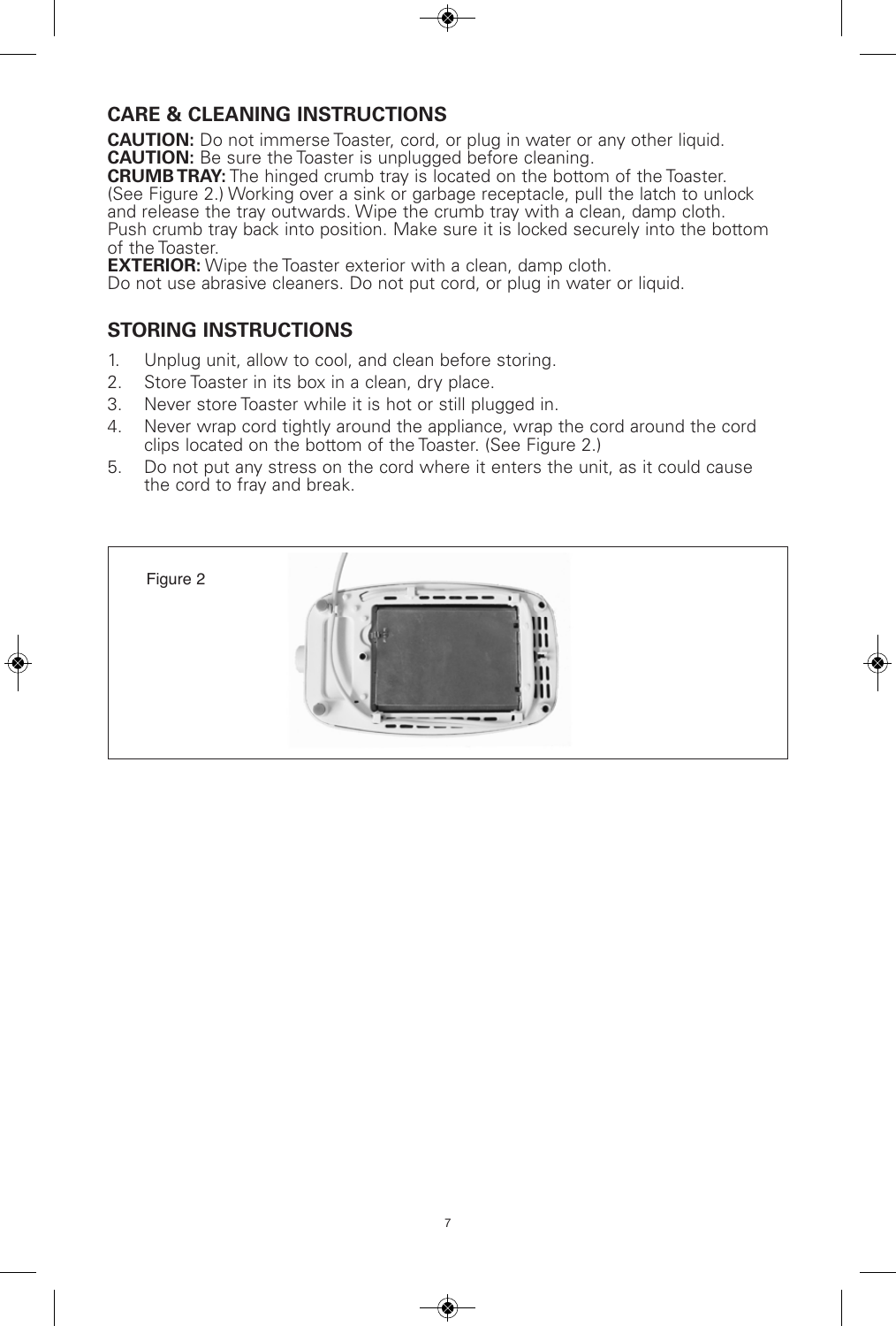# **ONEYEAR LIMITED WARRANTY**

This product carries a warranty that it will be free from defects in material and workmanship for a period of one year from the date of purchase. This warranty is valid for the original retail purchaser from the date of initial retail purchase and is not transferable. Keep your original sales receipt.

**IMPORTANT:** This warranty does not cover damages resulting from accident, misuse or abuse, lack of reasonable care, the affixing of any attachments not provided with the product, loss of parts, or subjecting the appliance to any but the specified voltage. (Read directions carefully.)

If service is required during the warranty period, properly pack your unit.<br>We recommend using the original carton and packing materials. Return the product to your nearest Wal\*Mart store with the sales receipt. A replacement or refund may be offered at the discretion of Wal\*Mart. If additional assistance is needed, please contact customer assistance at: 1-866-321-9509.

Wal\*Mart expressly disclaims all responsibility for consequential damages or incidental losses caused by use of the appliance. Some states do not allow this exclusion or limitation of incidental or consequential losses so the foregoing disclaimer may not apply to you. This warranty gives you specific legal rights, and you may also have other rights which may vary from state to state.

#### **SAVE THIS FORYOUR RECORDS**

RIVAL™ logo is a trademark of Sunbeam Products, Inc. used under license by Wal-Mart Stores, Inc. Bentonville, AR 72716.

Made in China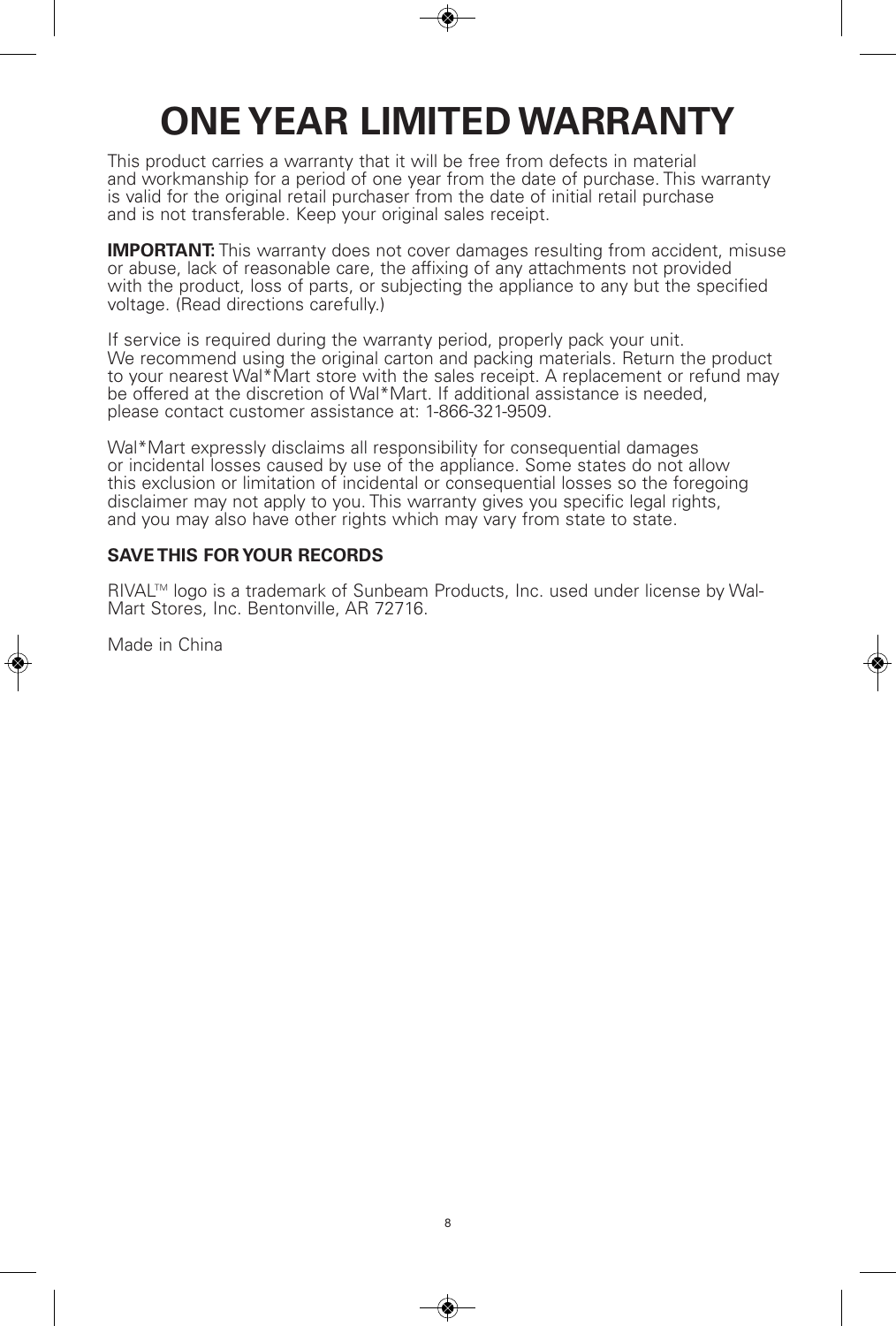# OÑA UU ROA AGATIMIJ AÌTUARAĐ

◈

Guarde su comprobante de venta original. el comprabrim no beste principale desde la fecha el openzio inicial y no es transferible. por el período de un año a partir de la fecha de compra. Esta garantía es valida para Este producto cuenta con una garantía por detectos de materiales y fabricación

al especificado. (Lea las instrucciones con atención.) con el producto, pérdida de partes o someter al aparato a cualquier voltaje diferente o abuso, falta de cuidado responsable, fijar cualquier accesorio no provisto **IMPORTAITE:** Esta garantia no cubre daños resultantes de accidentes, mal uso

.e0de-tsc-008-t onemun le oisd Para asistencials approach to the property of the projector of providing the sistemate is a set al. .trsM\*lsW eb noioenozib s oclodmeen nu o osslqmeen nu sheoento e2 .snqmoo eb originales. Envíe el producto a su tienda Wal\*IsM anna caracana con el comprobante apropiadamente. Recomendamos el uso de la caja y los materiales de embalaje Si requiere servicio durante el periodo de garantía, empaque la unidad

variar de estado en estado. le otorga derechos legales, y usted también puede tener otros derechos que pueden sitnstag sta3. betau s earsoilgs on ebeug sbanoionem zetns babilidsanogen eb exclusión o limitación de pérdidas resultantes o accidentales, por lo que la limitación effetiment accidents accepted by the product of light of the school no permitten esta Wal\*Mart expresamente rechasa cualquier responsabilidad por daños resultantes

#### COMTRIBER SUS ARAS OTSE BEGISTROS

la licencia de Wal-Mart Stores, Inc. Bentonville, AR 72716. RIVAL<sup>TM</sup> logo es una marca de Sunbeam Products, lnc. y se usa bajo

Hecho en China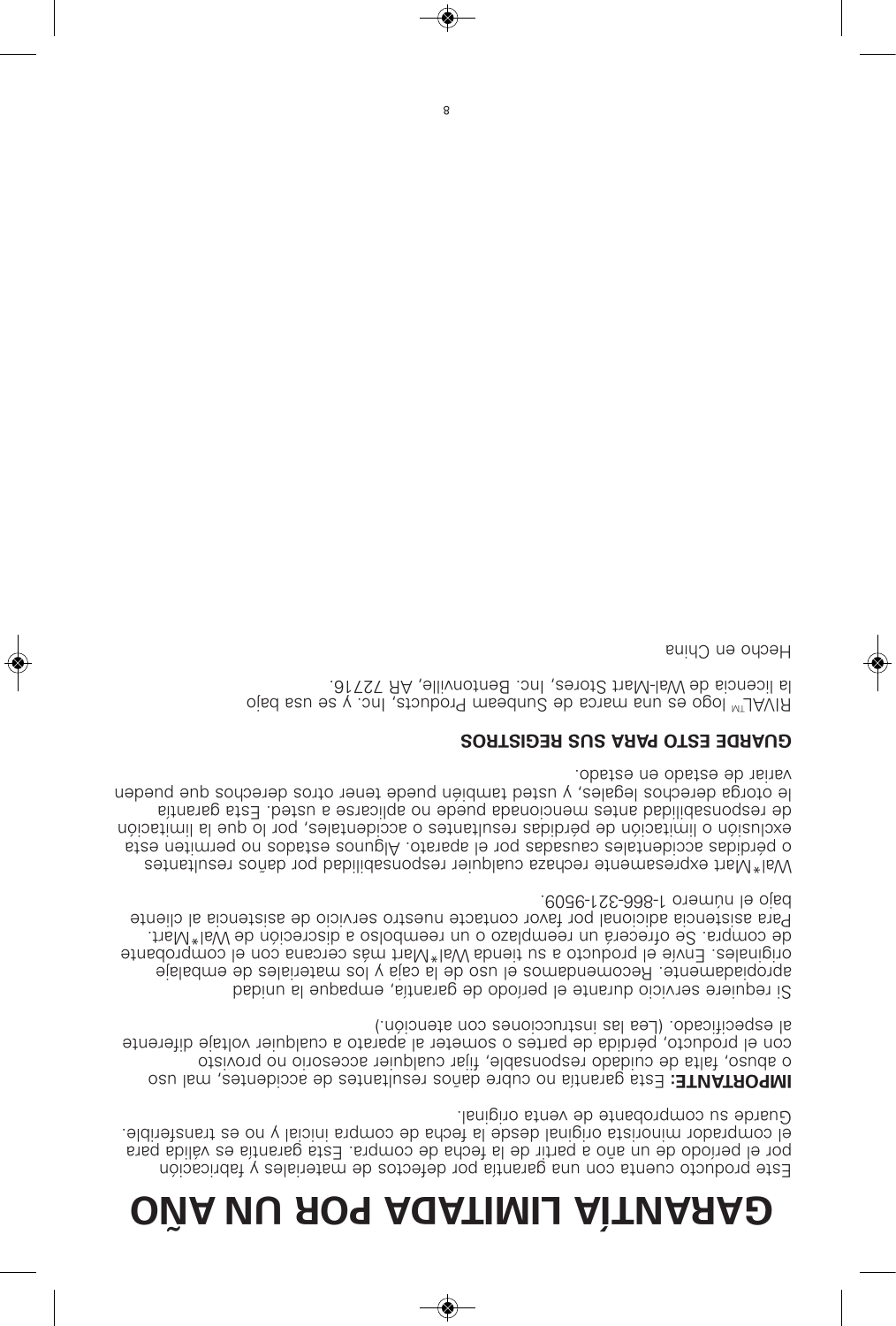- Los diferentes tipos de pan requieren diferentes configuraciones de color. Para controlar el color del tostado, coloque la perilla del selector de tostado en la posición STOP (Detener) en cualquier momento.
- .roited a abertura superior. No coloque ningún objeto en la abertura superior.
- . Boet na mand o cou manteca ni papi acet nu nauteca.
- La manteca derretida provocará un incendio. loña mat laugi eb sabanaden epilitu ang eb abanaden anu eb sàm etzeut obnau grosor y frescura.
- Fos bioquetos ap buy und in ould be used as equals to passed as soloring to solor in the solor in the solor p so eup obiqui sàm nat seut es, saturi eb senaq zol y saces saturi noc
- el pan común; por lo tanto, se deben tostar en las contiguraciones más claras. . obiupil orto núgnin nei in supe ne eturba el ei notat el ani en mus ano atro líquido.
- sabat sal r arit er a colit oili and nu in nobenet nu ecilitu sonul
- porque pueden dañar el elemento térmico o provocar lesiones<sup>.</sup>

# **INSTRUCCIONES DE MANTENIMIENTO PARA EL USUARIO**

Este aparato requiere poco mantenimiento. No contiene piezas que puedan ser reparadas por el usuario. Iodo mantennmento para el que sea necesario desarmar el aparato, aparte de la limpieza, debe ser realizado por un técnico autorizado<br>para reparar electrodomésticos.

# **INCLISIONES DE FIMPIEZAY Y CUIDADO**

**PRECAUCION:** no sumerja la tostadora, el cable ni el enchufe en agua

. obiupìl otto nùgnin ne in PRECAUCIÓN: asegúrese de que la tostadora esté desenchuada antes de limpiarla. art neucne es ar gasi b noc sagi mar ap aj ednab al **: SAGI MARAP SAJEDNAB**

en la parte inferior de la tostadora. (L' engli Fredrich Avio Frederico d' recipiente aj eh maj ar ei produk ar ei p mi coupisar approach as epiden as epiden as epiden as epiden and al approach a sagim sag aj el ejuqm3 .obemùn y oiqmil oñaq nu noo zagim sag bara dabart edeus eu regar us ner eus eser úsea eu en equeque a rapsque . arobataot al eb noitetni etra al ne etraentation

EXTERIOR: limpie el exterior de la tostadora con un paño limpio y húmedo.

efundo el cable en el limpieza azori colo o N. sovi sar azordi el sot a enchufe . obiupil otto núgnin na in suga na

# **MATRUCCIONES DE ALMACENAMIENTO**

- $\Gamma$  Desenchufe la unidad, dejela algrit v limpiela antes de guardarla.
- . Guarde la footation agus a primil agus an mil and acco.
- . S. Uunca guarde la lebata mientrae está caliente o enchufada.
- 4. Nunca ajuste el cable alrededor del electrodoméstico; enrillelo alrededor de los strated back and end appear on the settle source in the idential appears. .(S  $sin$ gura 2).
- E. No ejerza presión sobre el cable donde ingresa en la unidad, ya que el cable podría desgastarse y romperse.

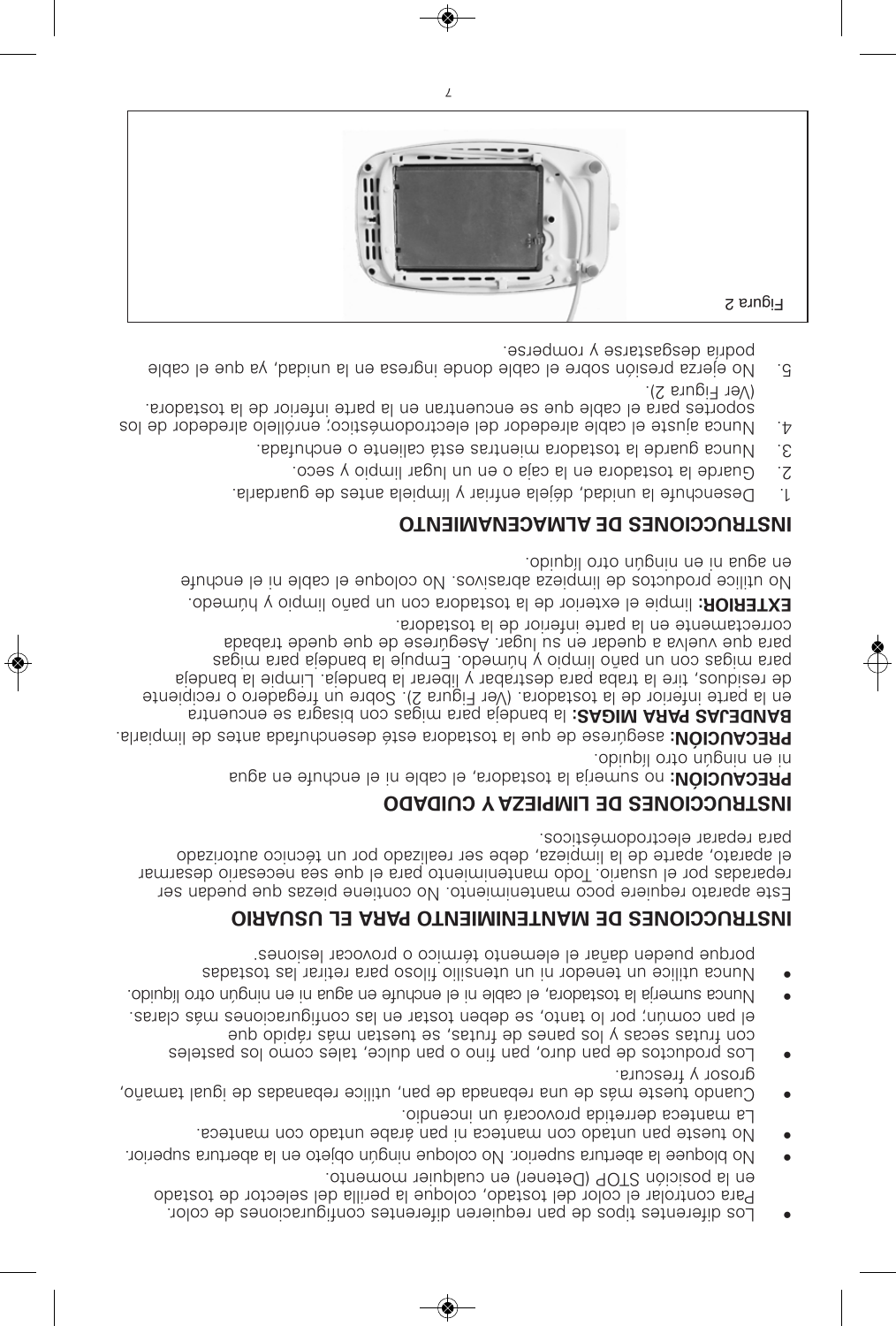- 9. Parite el pan de las rannras de basas en el enganto de la suita el pan en el . 9 porque el pan y la parte superior de la tostadora estarán calientes. **rent E:** nunca utilice un tenedor nu in utensilio ficioso para retirar . senoi sel readen da en en el el el energio en el expertisor sal nói ci so al de la forza de la palado coloque la perllir ed al eslector de tostado en la posición
- $SIOP$  (Detener). 11. Desenchufe el cable del tomacorriente de pared cuando no utilice el producto.

# **OGATSOT JE RALECTADO**

- . Chested ap an also edge as obnauly as about the source of  $E = \frac{1}{2}$ .
- 2 Para cancelar o detener un ciclo de tostado, coloque la perilla del selector et ne macit and a morigies and actional and a more identicated with energy energy and results are operated and  $\epsilon$ . énagada es anobataot al y
- $3.$  Desenchufe el cable del tomacorriente de pared cuando no utilice el producto.

# **ADI PÁR NÓI CARAPERP ED SOT NE MI L AED ODATSOT**

nart neucne es sopesavne abiqà nóios aque de sot nemils eb sebabeirav as revid sobal egnoc on omoc zobal egnoc otnat , babilauto al ne sel dinoquib mair av ser opas sol o sar obat sot are approached and a colled also see the sasam r ot cel es all es allied all es compliqued continuations and religious espector de tostado. Sin embargo, después de experimentar, podrí à hallar la mejor senoioounzani sal nsiluznoo ebeuq, asámebA. sebabiasoen auz núges nóiosiuginoo . abige noi care approach a care mille sol ed set eupe que ne mes euque approach rápida.

# **SASA M**

Para obtener mejores resultados, sola para senoi contre sua energidade en el paquete re las masas. Si el paquete no tiene instrucciones, coloque la perilla del selector rsties on nedeup a medio, erre is an  $\mathbb{R}^3$  / (2) erre is needed at a satisfyer details are some  $\mathbb{R}^3$ . obstaot eb oloio obnuges nu

**.** soneller o sobiupil soñad noc assam nateot and anobated at a sollitu on **ATOU** 

Gire la perilla del selector de tostado hasta llegar a una opción más clara.<br>Gire la perilla del selector de tostado hasta llegar a una opción más clara. Para los alimentos de preparación rápida más gruesos, puede ser necesario ajustar la perilla del selector de tostado hasta llegar a una opción más oscura y un ciclo .og al sám obst ao so

# **SODATI SOPED SOT NE MI L A SOL RARI TER O MÓC**

- $\frac{1}{2}$  Usingless are metally cannot be user that in approximation is approximated as  $\frac{1}{2}$  . If . soñeupeq sám sobatzot
- are appressible to contact or extract or extract of the other order order or estably contact paral subset of  $\sim$  2. to show as de dependence of each sot edge. An analysis edge is edge. tostadora y deje due se entríe.
- sèven la arobatzot al eupolo C. obatzot eb aprile al abanoizeng agnet na M. S. . sotleus sotnemils sol abupes y

**rent E:** nunca utilice un tenedor nu in utensilio filoso para retirar las to solo sel o porque predeu que de elemento tranco o provocar lesiones.

# **EXAMPLE MI NDOBJANIE**

- Antes de colocar los abrentes en las remunes de setado, relectivadas españa los envoltorios protectores.
- Para obtener mejores resultaobal, limpie la banda para muigas con frecuencia.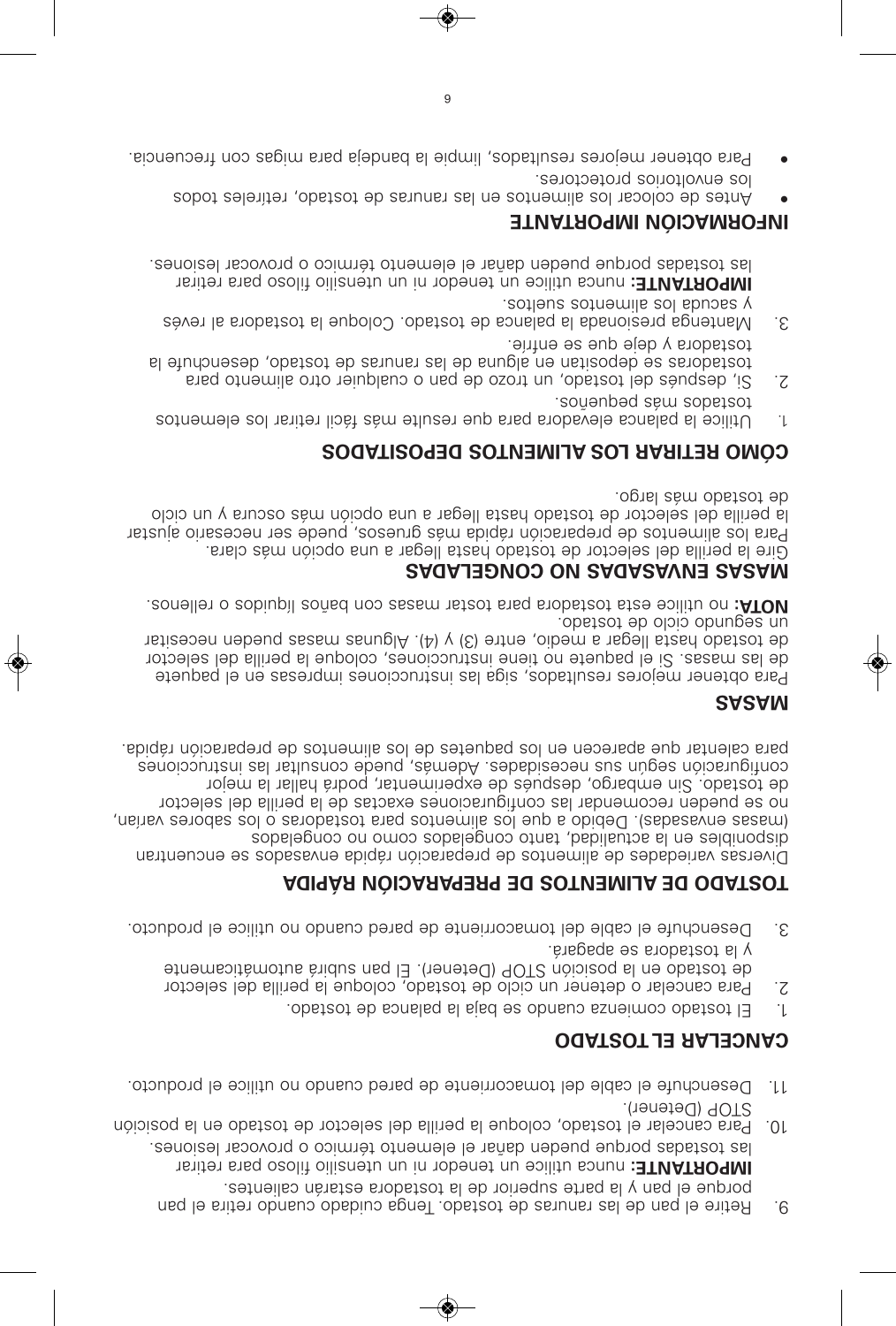- 5. Desenvuelva el cable de alimentación del área de almacenamiento que se encuentra en la parte interior de la tostadora y enchutelo . V 021 ed AC ed et neirr oca mot nu ne
- . Gire la perilla del selector de tostado hasta llegar al  $(1)$ , la opción más clara. T agul us ne absolop ebeup eup staan obataot eb anal aquat .7
- . nói cacir da soudi ser sol rati up and a secevre solo anu nap ni s al eclient U Puede percibir un poco de humo; esto es normal y dejará de suceder a medida que los elementos tocimicos continuidas en el enpre

# **ODITÀMOTUA OGAATIVED EQ RAÍUD**

Al bajar la polarca ep saí ug sal narreio es , obat ao acorda al rejad IA . obstzot eb zarunar zal ne zobartneo neoenamieg zarobatzot araq zotnemila zol o AC eb opitoele et neirropemot nu ne abstudone àtes on stobateot al ia : **ATOU** . éredert es on obatzot eb sonal aq al ,V 0S1 eb

### **INSTRUCCIONES DE TOSTADO**

- 10 retress approach a letter and eigenvalue and a federal end and end and end and the retrievance of  $\mu$ ert neucne de de an encoeption and entire entirements .(adinA) 9U nòioizoq al ne
- sar una red de ort ned sot eigen on the source of establishment same as a series and series and series and ser abal evid a ei chadra properts and are appelient and suppose an ended so y resistente al calor.
- 3. Enchufe el cable de alimentación en un tomacorriente de AO es ne 120 y
- . Gire la perilla del selector de tostado haza al edicio deseada. Para probar los tiempos el tostado, se recomiendo usidir as aportas cire is languare left and a religious chains are alleger and consider the posicious edge in  $\alpha$  is alleger and  $\alpha$  and  $\alpha$  and  $\alpha$  and  $\alpha$  and  $\alpha$  and  $\alpha$  and  $\alpha$  and  $\alpha$  and  $\alpha$  and  $\alpha$  and  $\alpha$  and  $\alpha$  and  $\$ entre (3) y (4); y luego, aluste cada tostado posterior según su preferencia.
- sobot eeleniter obat sot een man sal use on the sot edge soloop as een alleed to soloop and such a soloop and s los envoltorios protectores.

**BULICE:** evite tostar rebanadas de pan rotas o trozos pequeños sar una rel ne sopetizo debud nadeud eup sar obat ar ap le randi e b .obst201 eb

. obsteot eb sarunar asl ne astobsteot areq sotnemils and o naq le eupolo . . a saí ug sal idio sa la dare adaction de deuq equocada eu sah lugar. Las guías re centrago artomático arte in a sot ne mento sot ne receita de lograr . sobal sodms ne emiotinu obstzot nu

El tostado comienza cuando el pap de la peda na papa radio da sua lugar.

ed ocitioale et neirropemot nu ne abatudone àt a o an arobataot al ia : ATOU . The duming on obstrop and all of the AC and action the angle in the AC **r except.** al tostar una sola rebanada, el pan se puede colocar en cualquier .obstaot eb sunnst

**ar utrance all the sensul endomedies** in the endome equal the sperifier and a sperifier and  $\alpha$  is apply and  $\alpha$ de la tostadora; siempre coloque el pan en las ranuras.

et nar ud cambie la selección de la perilla del selector de tostado durante el ciclo de tostado. Primero, coloque la perilla del selector de tostado en la posición STOP (Detener), luego, gire la perilla del selector de tostado para ajustar el nivel de tostado. Puede bajar la palanca de tostado

- y tostar hasta alcanzar el color de tostado deseado. Ei cah ár atl as a control es operacions and exist a control and solid exist a paragree of  $\alpha$ . et ne macit and a morte.
- sot ue mel e sol r arit er li cát sámetles ar ap an ap ar ap an ap an ap an ap an experience an ap an app sou<br>sou app ag a sou appropriate the appropriate soul appropriate soul app soul and soppract soul app soul and so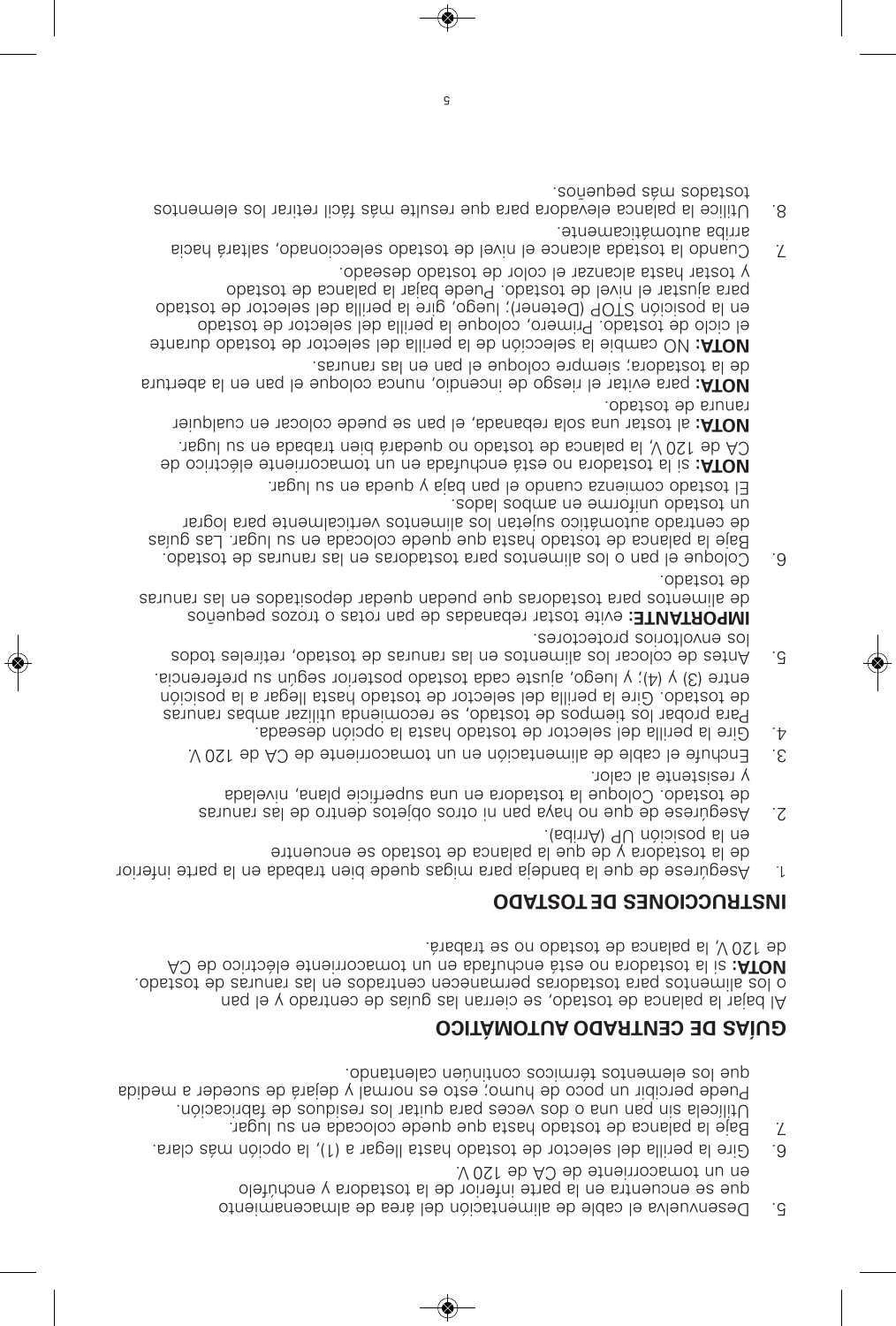# **EF UHCNE LE ERBOS SATON**

Este approach an encyclopted and the capacity of the set and a original operations of  $\epsilon$ A fin de reducir el riesgo de descarga eléctrica, el enchufe entra en un tomacorriente polazir nes originals ou capacitation entrancement una completamente en el tomacorrienta, invierta le atricha is nei a sur entra, consulte a un electriciate at constant do realice numeral and activitate and anoncel at the numer cell and the

# **ENERGÍA ELÉCTRICA**

Si el circuito eléctrico está sobrecargado con otros artefactos, su electrodoméstico puede dejar de funcionar correctamente. El electrodoméstico debe funcionar en un circuito electrico separado de ocupar e apesare contractos.

**ERARER SAURABERR IS <b>ARAP** ARABAR **DEBADADER**<br>El producto puede diferir levemente de las ilustizaciones.



# **ZEV ARE MI RP ROP RAZI LI T UED SET NA**

- 1. Setire todos los materiales del embalaje, incluso los que puedan estar dentro . obat sot ed sacnal ap sal ed sar unar sal o obat sot ed sar unar sal ed
- 2. Pase un paño húmedo sobre la superficie exterioridad.
- sovi sar ba azi ed mente. No utilice productos ba materiale abrasivos. 3. No coloque la tostadora, el cable ni el enchufe en el agua.
- roite at etre appear and epend and saginal stag algebred al eup eb eserupea $A$ .  $A$
- ert neucle y ap ap an ed a conset and approach a southern approach as  $\alpha$ .(adinA) qU nòioizoq al ne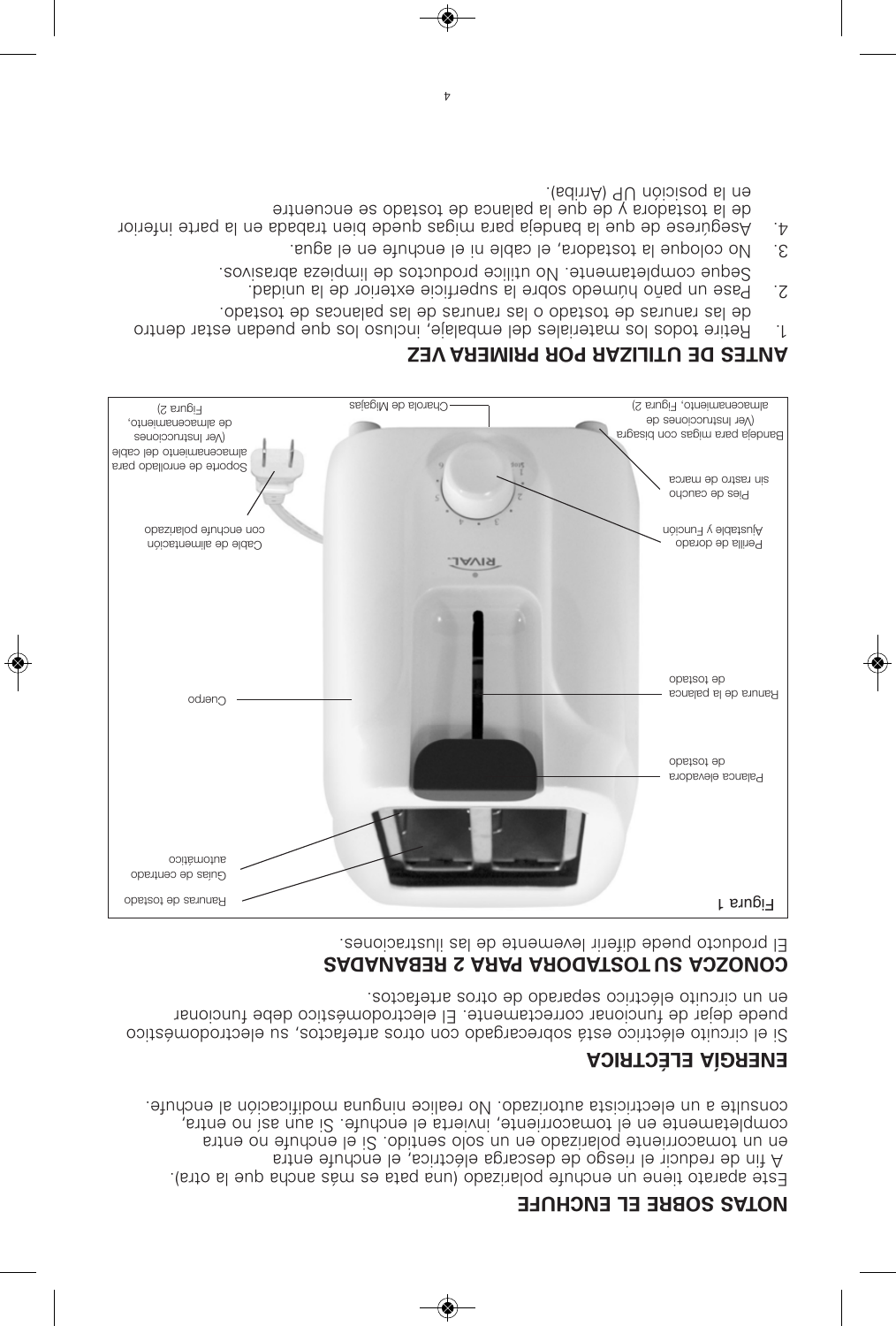# **READ MATES GAGIRUDES EQ SAGIGEM SARTO**

◈

a la propiedad. para evitar el riesgo de quema als assubtantes u otro tipo de lesiones o daños y libera vapor mientras está en uso. Se deben tomar las medidas adecuadas PRECAUCION, SUPERFICIES CALIENTES: este electrodoméstico genera calor

- olisiqmil o ofneimsnoionut ne olienoq eb zefna senoiooutizni eb launanio. electrodoméstico. Iodos los usuarios de este aparato deben leer y comprender de tuncionamiento, de tostado y seguridad no deben utilizar este Las personas que no hayan leido y comprendido todas las instrucciones ίĽ.
- Cuando utilice este electrodoméstico, deje espacio suficiente por encima .ε leuge le ne onem al soxubontni oVi .otaibemni eb benaq eb etneimosamot leb  $\cdot$ 7 Si el aparato se cae o accidentalmente se sumerge en agua, desenchidio
- se encuentre cerca de ellos. zertneim o zeldsmaltni zelsinetsm zorto u snipop eb zoñsq "sqon "bensq eb electrodoméstico mientras esté en contacto con cortinas, recubrimientos 9 a los lados de la unidad para que circule el aire. No utilice este
- otneimsnoionut ne Para estitueim opitaèmobottoele le ebiuozeb on ,oibneoni eb opzeit le tstive stse  $\cdot \mathcal{V}$
- que funciona mal! y desenchufe el cable. ¡No utilice ni intente reparar un electrodoméstico (nenetal) POTS noision al ne obsteot ab notoales lab allinaq al etraneribamni Si el electrodoméstico comienza a funcionar mal mientras está en uso, coloque ٠Ğ
- en un tomacorriente eléctrico de pared de CA de 120 V. El cable del electrodoméstico sólo debe enchufarse directamente ۰9
- Alo utilice el electrodoméstico en una posición inestable. Ż
- . Ism nanoionut a nasnemoo sinboq , eso es snobsteot al iC .ozu ne stae como alfombras). Evite colocarla en lugares donde pueda caerse mientras de llamas o del calor y no la coloque sobre superficies blandas Utilice la tostadora sobre una superficie plana y dura. Manténgala alejada .8

#### un riesgo de descarga eléctrica o de incendio. los alimentos de la tostadora mientras està enchutada. Esto podria provocar ADVERTENCIA: RIESGO DE DESCARGA ELÉCTRICA. No intente sacar

en funcionamiento o esté caliente. artes de limpiarlas. No coloque nada sobre la tostadora mientras esté al manipular materiales calientes y deje que las piezas metálicas se entrien y mantiene el calor un tiempo después de apagado. Siempre use manoplas PRECAUCION: este electrodoméstico se calienta durante el funcionamiento

# **PRECAUCIÓN**

.coñsd noo in sobiupìl zonellen noo zsasm etaeut ON

estor ned eb asbanader et aut ON.

NO tueste panes pequegneum apprettes, grisines, etc. . stobated al ne satulovne noo zotnemila in soetnam noo obatnu naq eupoloo OM

# **SAUS SOBRE EL CABLE**

Siempre enchifelo directamente en un receptáculo o tomacorriente de pared. con un cable más largo. No utilice un cable de extensión con este producto. suministrado se debe utilizar para reducir los riesgos de enredarse o tropezar El cable de alimentación corto (o el cable de alimentación desmontable)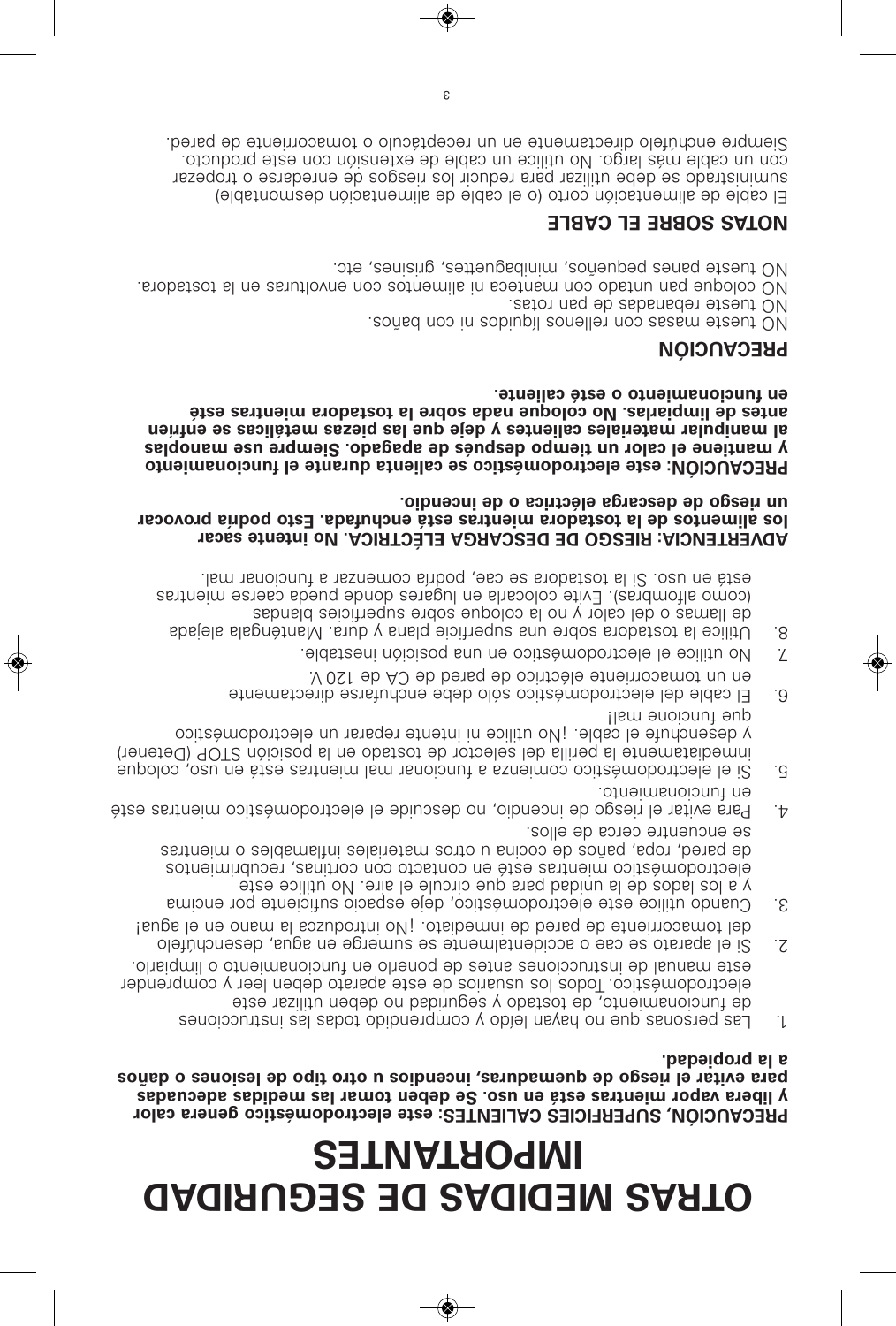# **READ MATES MEDIDAS DE SEGURIDAD**

◈

#### aegunidad basicas, incluidas las siguientes: Al utilizar electrodomésticos, siempre deben cumplirse las precauciones

#### LEA TODAS LAS INSTRUCCIONES. J.

- No toque las superficies calientes. Utilice los mangos o las perillas. İζ
- el enchute ni el electrodomestico en agua ni en migún otro liquido. Para protegerse del riesgo de descarga eléctrica, no sumerja el cable, İΣ
- osu us endos senoicountani o noisivheque obabnind sysnael babinupes us ebde experiencia y conocimientos, a menos que una persona responsable stilat noo o , asbiouben eelstnem o zelsinoznes , asoialt zebabiosquo noo Este electrodoméstico no debe ser utilizado por personas (incluidos niños) `t
- solle eb sones o soñin nog obasilitu ses Es necesario que haya una supervisión estricta cuando el electrodoméstico .d
- y antes de limpiarlo. Deje que se entríe antes de colocarle o retirarle piezas. Desenchufe el electrodoméstico del tomacorriente cuando no lo utilice ۰9
- para que lo examinen, lo reparen o le hagan ajustes. manera. Envíe el electrodoméstico a la tienda Wal\*IMart más cercana que muestre un funcionamiento defectuoso o que se haya dañado de cualquier No utilice ningún electrodoméstico que tenga un cable o enchufe dañado, Ż
- puede provocar lesiones. El uso de accesorios no recomendados por el fabricante del electrodoméstico .8
- No utilice este aparato en exteriores.  $-6$
- ni que entre en contacto con superficies calientes. No permita que el cable cuelgue del borde de una mesa o de una encimera  $.01$
- de un horno caliente. No lo coloque sobre un quemador a gas o eléctrico, ni cerca de él, ni dentro "LL
- boned al opticion of Detener) y retire el enchufe del tomacorrienta de pared. Para desconectar la unidad, coloque la perilla del selector de tostado .SI
- .obsnaelo. but the electrodomization and same in the sean paral band on the fue .sr
- de incendio o descarga eléctrica. ni utensilios de metal en una tostadora, ya que pueden provocar un riesgo oinimuls eb leqsq eb zeisladme , zebnstg obsizemeb zotnemils sozubottni oV . Al
- en contacto con ellos, puede producirse un incendio. tales como cortinas, colgaduras, paredes, etc., o bien se encuentran seldsmsltni zelsinetsm tog satteidup nåtae otneimsnotorut ne satobstasot sal iZ .ar
- aceite caliente u otros líquidos calientes. 16. Se debe ser sumamente cuidadoso al mover un electrodoméstico que contenga

un riesgo de descarga eléctrica o de incendio. los alimentos de la tostadora mientras está enchufada. Esto podría provocar ADVERTENCIA: RIESGO DE DESCARGA ELÉCTRICA. No intente sacar

# GUARDE ESTAS INSTRUCCIONES **UNICAMENTE DARA USO DOMÉSTICO**

 $\varsigma$